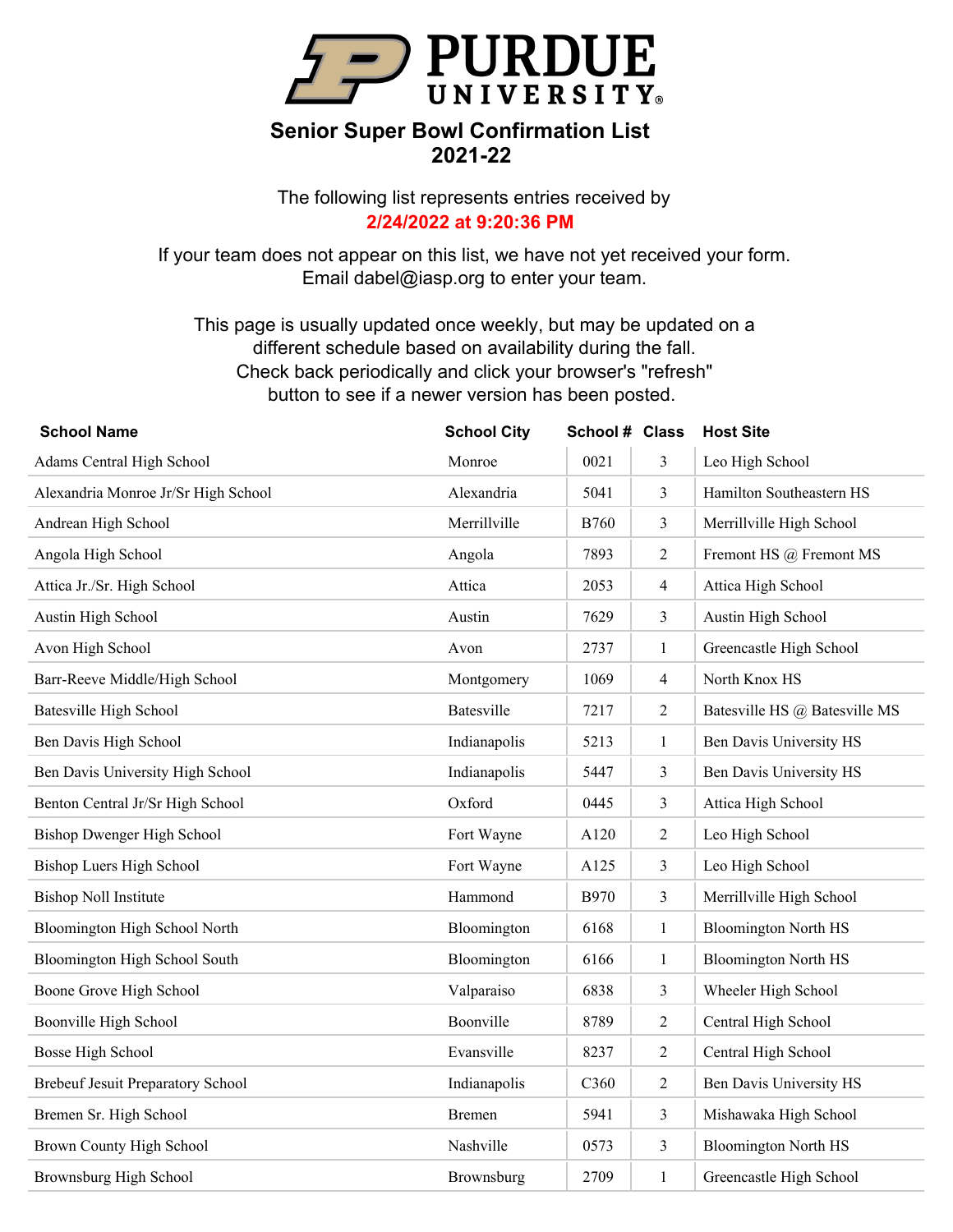

The following list represents entries received by **2/24/2022 at 9:20:36 PM**

If your team does not appear on this list, we have not yet received your form. Email dabel@iasp.org to enter your team.

| <b>School Name</b>                 | <b>School City</b> | School # Class |                | <b>Host Site</b>          |
|------------------------------------|--------------------|----------------|----------------|---------------------------|
| Brownstown Central High School     | Brownstown         | 3126           | 3              | Austin High School        |
| Cardinal Ritter High School        | Indianapolis       | C715           | $\overline{3}$ | Ben Davis University HS   |
| Carmel High School                 | Carmel             | 2505           | $\mathbf{1}$   | Hamilton Southeastern HS  |
| Carroll High School                | Fort Wayne         | 0091           | $\mathbf{1}$   | Leo High School           |
| Cascade High School                | Clayton            | 2692           | 3              | Greencastle High School   |
| Castle High School                 | Newburgh           | 8809           | 1              | Central High School       |
| Center Grove High School           | Greenwood          | 3437           | $\mathbf{1}$   | Greenwood High School     |
| Central Catholic Jr/Sr High School | Lafayette          | D415           | $\overline{4}$ | Attica High School        |
| Central High School                | Evansville         | 8241           | $\overline{2}$ | Central High School       |
| Chesterton High School             | Chesterton         | 6925           | $\mathbf{1}$   | Chesterton High School    |
| Churubusco Jr/Sr High School       | Churubusco         | 9193           | 3              | Leo High School           |
| Clinton Central Jr/Sr High School  | Michigantown       | 0957           | $\overline{4}$ | <b>Clinton Prairie HS</b> |
| Clinton Prairie Jr/Sr High School  | Frankfort          | 0977           | 3              | <b>Clinton Prairie HS</b> |
| Cloverdale High School             | Cloverdale         | 7077           | $\overline{4}$ | Greencastle High School   |
| Columbia City High School          | Columbia City      | 9187           | $\mathbf{1}$   | Leo High School           |
| Columbus East High School          | Columbus           | 0399           | $\mathbf{1}$   | Shelbyville High School   |
| Columbus North High School         | Columbus           | 0397           | $\mathbf{1}$   | Shelbyville High School   |
| Concord High School                | Elkhart            | 1715           | $\mathbf{1}$   | Northridge High School    |
| Connersville High School           | Connersville       | 1889           | $\overline{2}$ | Richmond High School      |
| Corydon Central High School        | Corydon            | 2640           | $\overline{2}$ | Austin High School        |
| Crawford County High School        | Marengo            | 1059           | $\overline{3}$ | Austin High School        |
| Crawfordsville High School         | Crawfordsville     | 6277           | $\overline{2}$ | Attica High School        |
| Crothersville Jr/Sr High School    | Crothersville      | 3121           | $\overline{4}$ | Austin High School        |
| Crown Point High School            | Crown Point        | 3901           | $\mathbf{1}$   | Merrillville High School  |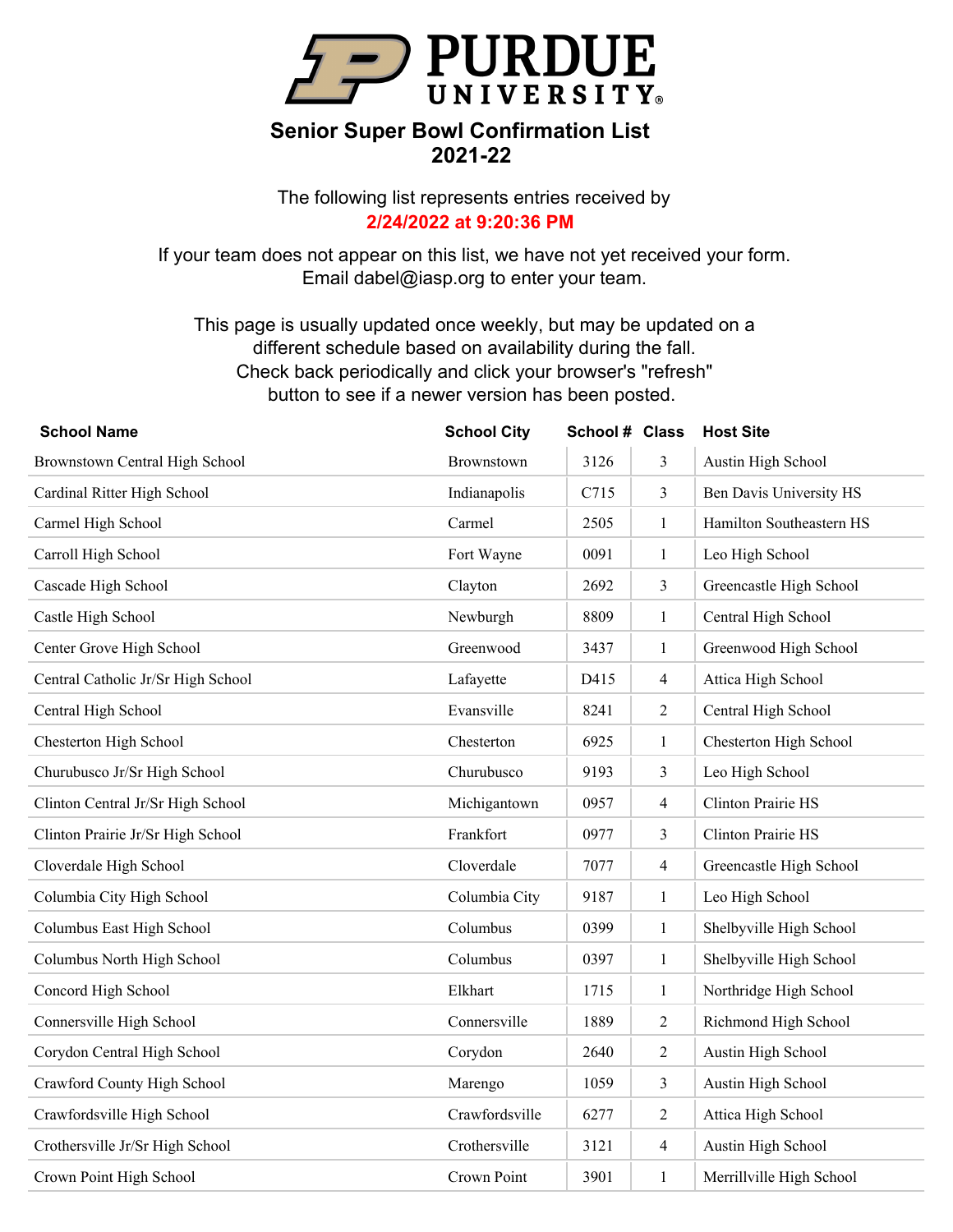

The following list represents entries received by **2/24/2022 at 9:20:36 PM**

If your team does not appear on this list, we have not yet received your form. Email dabel@iasp.org to enter your team.

| <b>School Name</b>                 | <b>School City</b> | School # Class |                | <b>Host Site</b>               |
|------------------------------------|--------------------|----------------|----------------|--------------------------------|
| Daleville Jr/Sr High School        | Daleville          | 1401           | $\overline{4}$ | Greenfield-Central High School |
| Danville Community High School     | Danville           | 2741           | $\overline{2}$ | Greencastle High School        |
| Decatur Central High School        | Indianapolis       | 5177           | $\mathbf{1}$   | Greenwood High School          |
| DeKalb High School                 | Waterloo           | 1345           | $\mathbf{1}$   | Fremont HS @ Fremont MS        |
| Delphi Community High School       | Delphi             | 0637           | 3              | Attica High School             |
| Delta High School                  | Muncie             | 1369           | $\overline{2}$ | Hamilton Southeastern HS       |
| East Central High School           | St. Leon           | 7213           | $\mathbf{1}$   | Batesville HS @ Batesville MS  |
| East Noble High School             | Kendallville       | 6458           | $\mathbf{1}$   | Fremont HS @ Fremont MS        |
| Eastern Hancock High School        | Charlottesville    | 2585           | 3              | Greenfield-Central High School |
| Eastern High School                | Greentown          | 2919           | 3              | Marion High School             |
| Edgewood High School               | Ellettsville       | 6146           | $\overline{2}$ | <b>Bloomington North HS</b>    |
| Edinburgh Community High School    | Edinburgh          | 3447           | $\overline{4}$ | Shelbyville High School        |
| Elkhart Christian Academy          | Elkhart            | A990           | $\overline{4}$ | Northridge High School         |
| Elkhart High School                | Elkhart            | 1754           | $\mathbf{1}$   | Northridge High School         |
| Elwood Jr/Sr High School           | Elwood             | 5149           | 3              | Hamilton Southeastern HS       |
| Evansville Day School              | Evansville         | D525           | $\overline{4}$ | Central High School            |
| Evansville North High School       | Evansville         | 8253           | $\mathbf{1}$   | Central High School            |
| F.J. Reitz High School             | Evansville         | 8245           | $\mathbf{1}$   | Central High School            |
| Fairfield Jr./Sr. High School      | Goshen             | 1613           | $\mathfrak{Z}$ | Northridge High School         |
| Fishers High School                | Fishers            | 2487           | $\mathbf{1}$   | Hamilton Southeastern HS       |
| Floyd Central High School          | Floyds Knobs       | 1930           | $\mathbf{1}$   | Austin High School             |
| Forest Park Jr/Sr High School      | Ferdinand          | 1583           | $\mathfrak{Z}$ | North Knox HS                  |
| Fountain Central Jr/Sr High School | Veedersburg        | 2022           | $\overline{4}$ | Attica High School             |
| Franklin Central High School       | Indianapolis       | 5193           | $\mathbf{1}$   | Shelbyville High School        |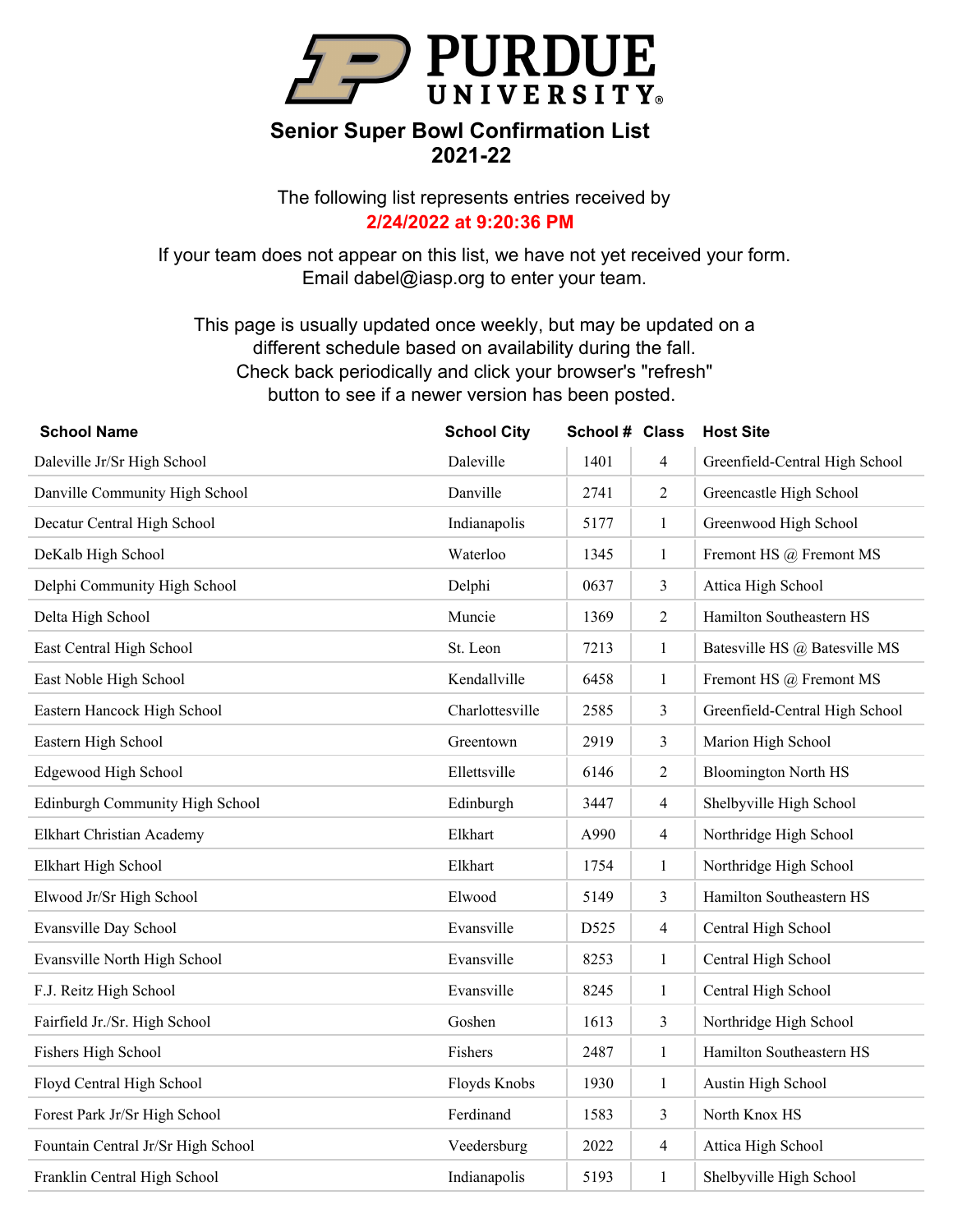

The following list represents entries received by **2/24/2022 at 9:20:36 PM**

If your team does not appear on this list, we have not yet received your form. Email dabel@iasp.org to enter your team.

| <b>School Name</b>                | <b>School City</b> | School # Class |                | <b>Host Site</b>               |
|-----------------------------------|--------------------|----------------|----------------|--------------------------------|
| Franklin Community High School    | Franklin           | 3445           | $\mathbf{1}$   | Greenwood High School          |
| Franklin County High School       | Brookville         | 2083           | $\overline{2}$ | Batesville HS @ Batesville MS  |
| Fremont High School               | Fremont            | 7877           | $\overline{4}$ | Fremont HS @ Fremont MS        |
| Garrett High School               | Garrett            | 1325           | $\mathfrak{Z}$ | Leo High School                |
| Gibson Southern High School       | Fort Branch        | 2211           | $\overline{c}$ | Central High School            |
| Goshen High School                | Goshen             | 1821           | $\mathbf{1}$   | Northridge High School         |
| Greencastle High School           | Greencastle        | 7089           | $\mathfrak{Z}$ | Greencastle High School        |
| Greenfield-Central High School    | Greenfield         | 2595           | $\mathbf{1}$   | Greenfield-Central High School |
| Greensburg Community High School  | Greensburg         | 1268           | $\overline{c}$ | Batesville HS @ Batesville MS  |
| Greenwood Community High School   | Greenwood          | 3473           | $\mathbf{1}$   | Greenwood High School          |
| Griffith Jr/Sr High School        | Griffith           | 4173           | $\overline{c}$ | Merrillville High School       |
| Hagerstown Jr/Sr High School      | Hagerstown         | 8985           | $\overline{4}$ | Richmond High School           |
| Hamilton Heights High School      | Arcadia            | 2477           | $\overline{2}$ | Hamilton Southeastern HS       |
| Hamilton Jr/Sr High School        | Hamilton           | 7885           | $\overline{4}$ | Fremont HS @ Fremont MS        |
| Hamilton Southeastern High School | Fishers            | 2499-          | $\mathbf{1}$   | Hamilton Southeastern HS       |
| Hammond Central High School       | Hammond            | 4415           | $\overline{2}$ | Merrillville High School       |
| Hanover Central High School       | Cedar Lake         | 3785           | $\overline{2}$ | Merrillville High School       |
| Hauser Jr/Sr High School          | Hope               | 0410           | $\overline{4}$ | Shelbyville High School        |
| Hebron High School                | Hebron             | 6813           | $\overline{4}$ | Wheeler High School            |
| Henryville Jr/Sr High School      | Henryville         | 0765           | $\overline{4}$ | Austin High School             |
| Heritage Hills High School        | Lincoln City       | 7759           | $\overline{3}$ | Central High School            |
| Herron High School                | Indianapolis       | 5724           | $\overline{2}$ | Ben Davis University HS        |
| Hobart High School                | Hobart             | 4305           | $\mathbf{1}$   | Chesterton High School         |
| Homestead High School             | Fort Wayne         | 0047           | $\mathbf{1}$   | Leo High School                |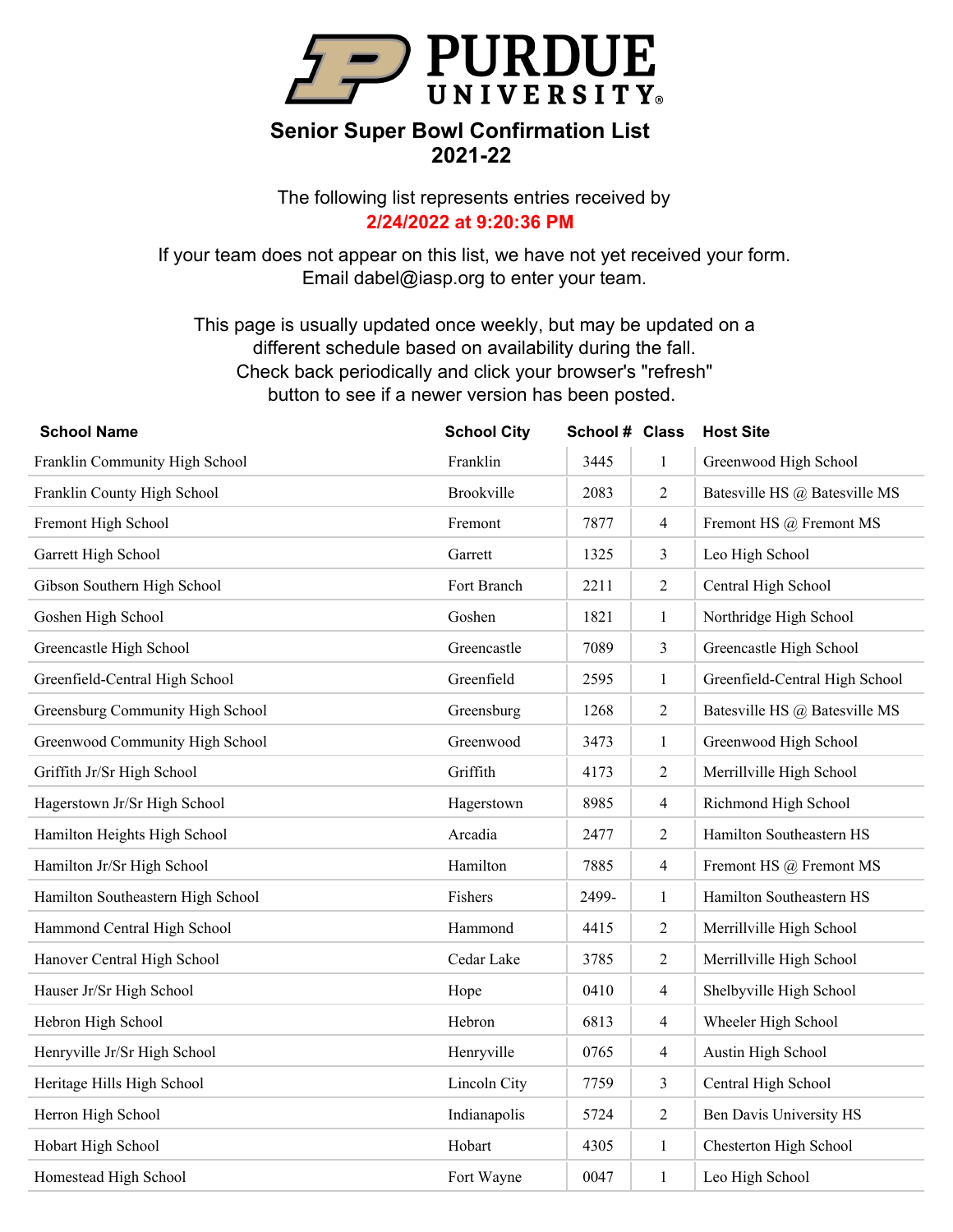

The following list represents entries received by **2/24/2022 at 9:20:36 PM**

If your team does not appear on this list, we have not yet received your form. Email dabel@iasp.org to enter your team.

| <b>School Name</b>                             | <b>School City</b> | School # Class |                | <b>Host Site</b>               |
|------------------------------------------------|--------------------|----------------|----------------|--------------------------------|
| Huntington North High School                   | Huntington         | 3065           | 1              | Leo High School                |
| Indian Creek High School                       | Trafalgar          | 3419           | 3              | <b>Bloomington North HS</b>    |
| Indiana Academy for Science, Math & Humanities | Muncie             | 1443           | $\overline{4}$ | Greenfield-Central High School |
| Jac-Cen-Del Jr/Sr High School                  | Osgood             | 7193           | 4              | Batesville HS @ Batesville MS  |
| Jasper High School                             | Jasper             | 1593           | $\overline{c}$ | North Knox HS                  |
| Jay County Jr. Sr. High School                 | Portland           | 3239           | $\overline{2}$ | Richmond High School           |
| Jeffersonville High School                     | Jeffersonville     | 0849           | $\mathbf{1}$   | Austin High School             |
| Jennings County High School                    | North Vernon       | 3345           | $\mathbf{1}$   | Austin High School             |
| Jimtown High School                            | Elkhart            | 1701           | 3              | Northridge High School         |
| John Glenn High School                         | Walkerton          | 7453           | $\overline{c}$ | Mishawaka High School          |
| Kankakee Valley High School                    | Wheatfield         | 3181           | 2              | Wheeler High School            |
| Knightstown High School                        | Knightstown        | 2869           | 4              | Greenfield-Central High School |
| Knox Community High School                     | Knox               | 7833           | 3              | LaPorte HS                     |
| Kokomo High School                             | Kokomo             | 3013           | $\mathbf{1}$   | Marion High School             |
| Kouts Middle/Sr. High School                   | Kouts              | 6833           | $\overline{4}$ | Wheeler High School            |
| La Lumiere School                              | LaPorte            | C100           | 4              | LaPorte HS                     |
| LaCrosse High School                           | LaCrosse           | 4692           | $\overline{4}$ | LaPorte HS                     |
| Lake Central High School                       | St. John           | 3833           | $\mathbf{1}$   | Merrillville High School       |
| Lakeland Jr/Sr High School                     | LaGrange           | 3730           | 3              | Fremont HS @ Fremont MS        |
| Lanesville Jr/Sr High School                   | Lanesville         | 2613           | $\overline{4}$ | Austin High School             |
| LaPorte High School                            | LaPorte            | 4741           | $\mathbf{1}$   | LaPorte HS                     |
| LaVille Jr.-Sr. High School                    | Lakeville          | 7399           | 3              | Mishawaka High School          |
| Lawrence Central High School                   | Indianapolis       | 5275           | $\mathbf{1}$   | Greenfield-Central High School |
| Lawrence North High School                     | Indianapolis       | 5276           | 1              | Ben Davis University HS        |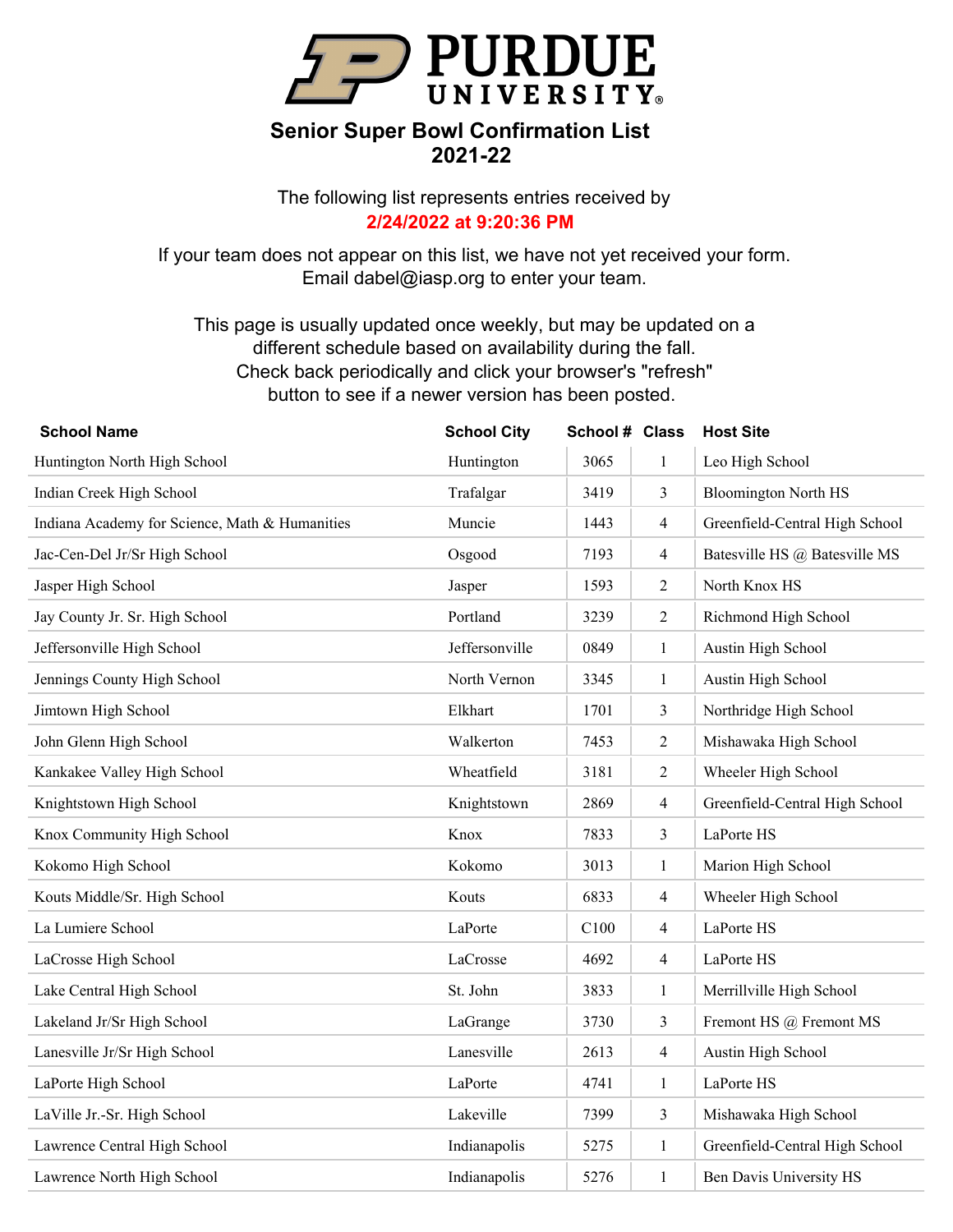

The following list represents entries received by **2/24/2022 at 9:20:36 PM**

If your team does not appear on this list, we have not yet received your form. Email dabel@iasp.org to enter your team.

| <b>School Name</b>                 | <b>School City</b> | School # Class   |                | <b>Host Site</b>               |
|------------------------------------|--------------------|------------------|----------------|--------------------------------|
| Lawrenceburg High School           | Lawrenceburg       | 1177             | $\overline{2}$ | Batesville HS @ Batesville MS  |
| Lebanon High School                | Lebanon            | 0553             | $\overline{2}$ | Ben Davis University HS        |
| Leo Sr High School                 | Leo                | 0049-            | $\overline{2}$ | Leo High School                |
| Logansport High School             | Logansport         | 0701             | $\mathbf{1}$   | Clinton Prairie HS             |
| Lowell High School                 | Lowell             | 3865             | $\mathbf{1}$   | Merrillville High School       |
| Lutheran High School               | Indianapolis       | C <sub>270</sub> | $\overline{4}$ | Ben Davis University HS        |
| Madison Consolidated High School   | Madison            | 3309             | $\overline{2}$ | Austin High School             |
| Marion High School                 | Marion             | 2351             | $\mathbf{1}$   | Marion High School             |
| Marquette Catholic High School     | Michigan City      | C125             | $\overline{4}$ | LaPorte HS                     |
| Martinsville High School           | Martinsville       | 6329             | $\mathbf{1}$   | <b>Bloomington North HS</b>    |
| Mater Dei High School              | Evansville         | D530             | $\mathfrak{Z}$ | Central High School            |
| McCutcheon High School             | Lafayette          | 8003             | $\mathbf{1}$   | Attica High School             |
| Merrillville High School           | Merrillville       | 3809             | $\mathbf{1}$   | Merrillville High School       |
| Milan High School                  | Milan              | 7205             | $\overline{4}$ | Batesville HS @ Batesville MS  |
| Mishawaka High School              | Mishawaka          | 7461             | $\mathbf{1}$   | Mishawaka High School          |
| Mitchell High School               | Mitchell           | 4925             | $\mathfrak{Z}$ | <b>Bloomington North HS</b>    |
| Monroe Central Jr/Sr High School   | Parker City        | 7151             | $\overline{4}$ | Richmond High School           |
| Mooresville High School            | Mooresville        | 6369             | $\mathbf{1}$   | Greenwood High School          |
| Morgan Township Middle/High School | Valparaiso         | 6825             | $\overline{4}$ | Wheeler High School            |
| Morristown Jr/Sr High School       | Morristown         | 7661             | $\overline{4}$ | Shelbyville High School        |
| Morton Sr. High School             | Hammond            | 4417             | $\mathbf{1}$   | Merrillville High School       |
| Mount Vernon High School           | Mt. Vernon         | 6949             | 2              | Central High School            |
| Mt. Vernon High School             | Fortville          | 2569             | $\mathbf{1}$   | Greenfield-Central High School |
| Munster High School                | Munster            | 4332             | $\mathbf{1}$   | Merrillville High School       |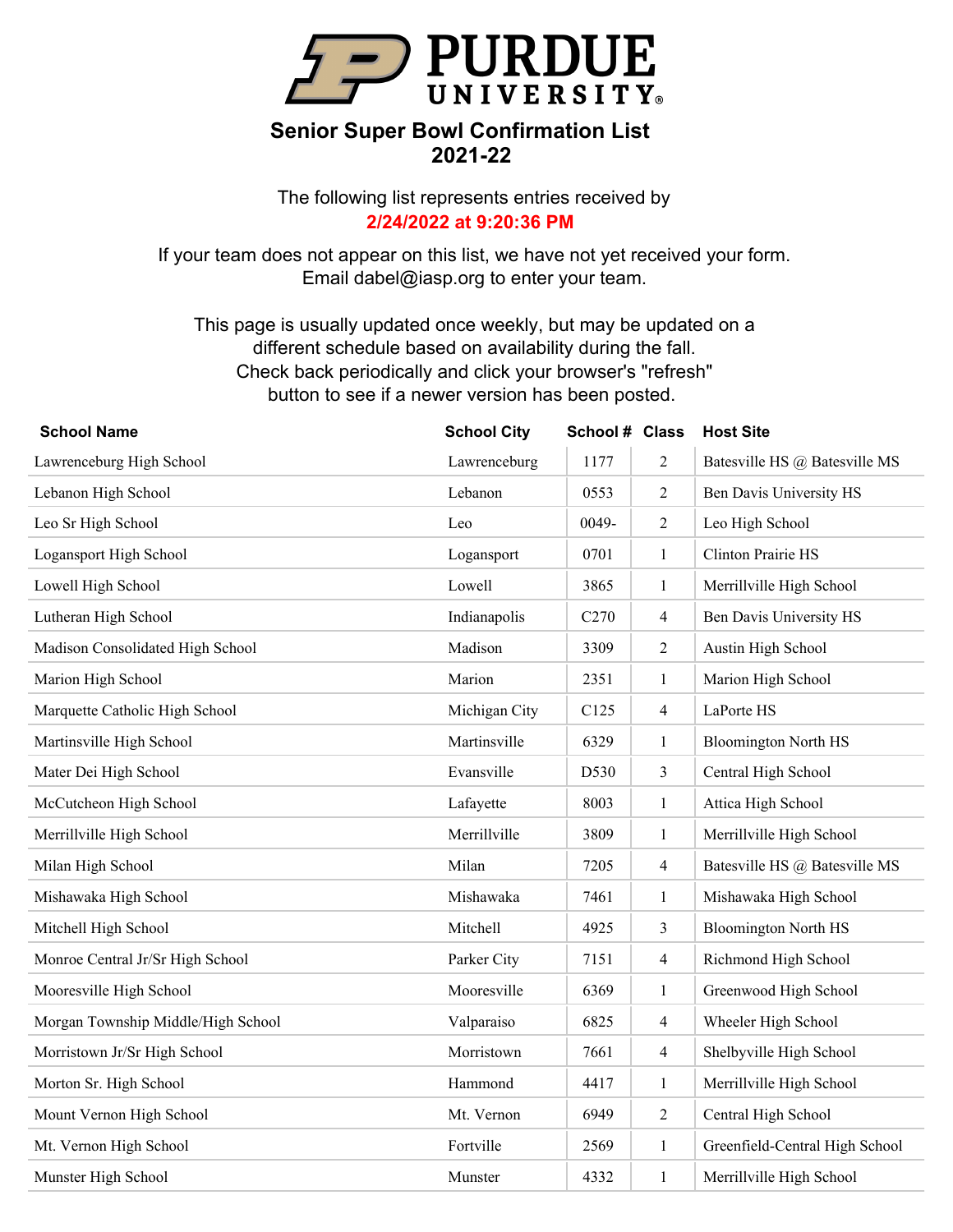

The following list represents entries received by **2/24/2022 at 9:20:36 PM**

If your team does not appear on this list, we have not yet received your form. Email dabel@iasp.org to enter your team.

| <b>School Name</b>                        | <b>School City</b> | School # Class |                | <b>Host Site</b>              |
|-------------------------------------------|--------------------|----------------|----------------|-------------------------------|
| New Albany High School                    | New Albany         | 1925           | 1              | Austin High School            |
| New Castle High School                    | New Castle         | 2825           | $\overline{2}$ | Richmond High School          |
| New Haven Jr./Sr. High School             | New Haven          | 0297           | $\overline{2}$ | Leo High School               |
| New Prairie High School                   | New Carlisle       | 4689           | $\overline{2}$ | LaPorte HS                    |
| Noblesville High School                   | Noblesville        | 2517-h         | $\mathbf{1}$   | Hamilton Southeastern HS      |
| North Central High School                 | Indianapolis       | 5451           | $\mathbf{1}$   | Ben Davis University HS       |
| North Central Jr/Sr High School           | Farmersburg        | 7917           | $\overline{4}$ | North Knox HS                 |
| North Decatur Jr/Sr High School           | Greensburg         | 1267           | $\overline{4}$ | Batesville HS @ Batesville MS |
| North Harrison High School                | Ramsey             | 2629           | $\overline{2}$ | Austin High School            |
| North Judson-San Pierre Jr/Sr High School | North Judson       | 7849           | $\overline{4}$ | LaPorte HS                    |
| North Knox Jr/Sr High School              | Bicknell           | 3537           | 3              | North Knox HS                 |
| North MIami Jr/Sr High School             | Denver             | 6049           | $\overline{4}$ | Marion High School            |
| North Montgomery High School              | Crawfordsville     | 6271           | 3              | Attica High School            |
| North Posey High School                   | Poseyville         | 6975           | 3              | Central High School           |
| North Putnam High School                  | Roachdale          | 7061           | 3              | Greencastle High School       |
| North Side High School                    | Fort Wayne         | 0101           | $\mathbf{1}$   | Leo High School               |
| North Vermillion Jr/Sr High School        | Cayuga             | 8394           | $\overline{4}$ | Attica High School            |
| North White Middle/High School            | Monon              | 9135           | $\overline{4}$ | Clinton Prairie HS            |
| Northeast Dubois Jr./Sr. High School      | Dubois             | 1545           | $\overline{4}$ | North Knox HS                 |
| Northeastern High School                  | Fountain City      | 8927           | 3              | Richmond High School          |
| Northridge High School                    | Middlebury         | 1733           | $\mathbf{1}$   | Northridge High School        |
| Northrop High School                      | Fort Wayne         | 0219           | $\mathbf{1}$   | Leo High School               |
| Northview High School                     | <b>Brazil</b>      | 0933           | $\overline{2}$ | Greencastle High School       |
| Northwestern High School                  | Kokomo             | 2897           | 3              | Marion High School            |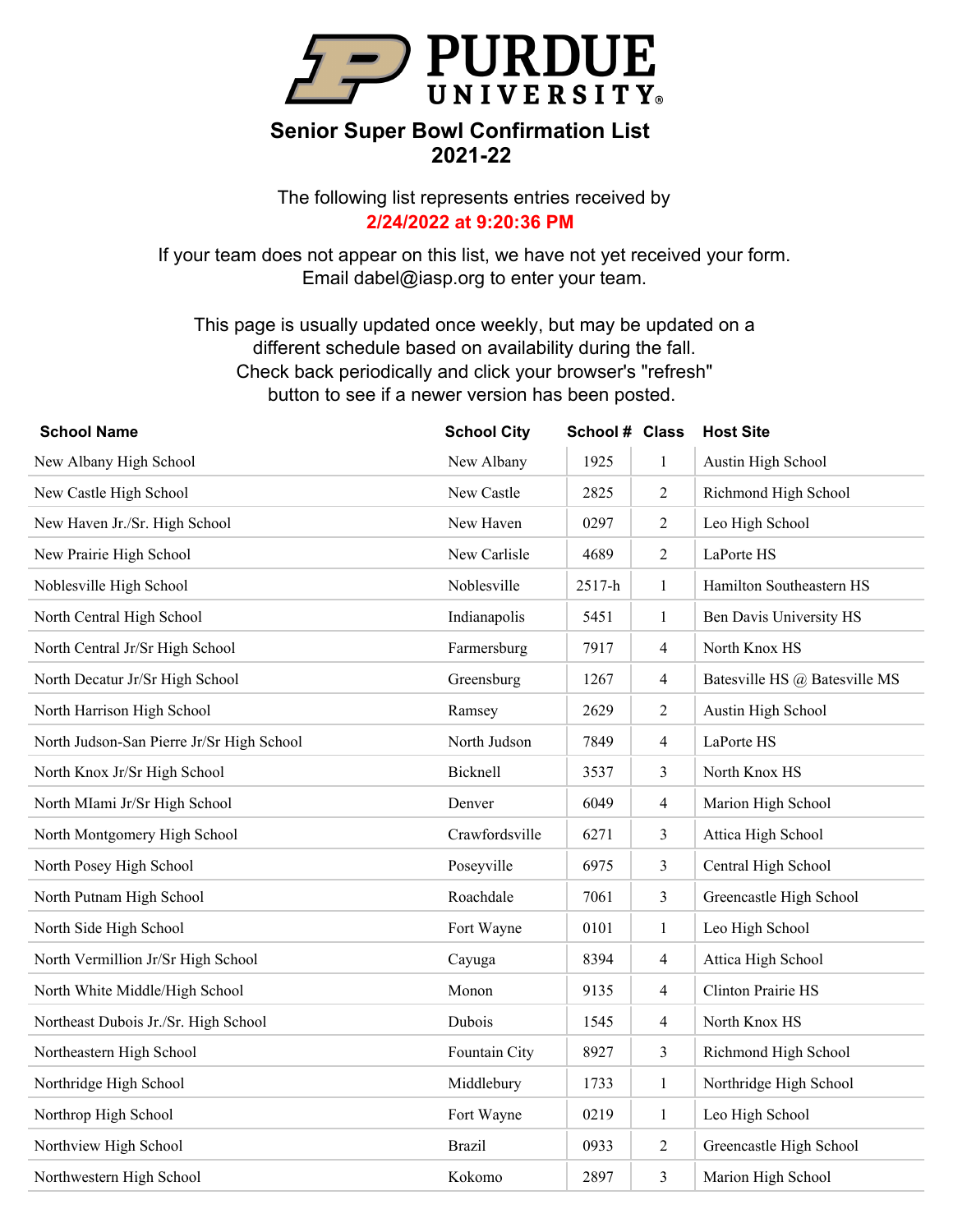

The following list represents entries received by **2/24/2022 at 9:20:36 PM**

If your team does not appear on this list, we have not yet received your form. Email dabel@iasp.org to enter your team.

| <b>School Name</b>                  | <b>School City</b> | School # Class |                | <b>Host Site</b>               |
|-------------------------------------|--------------------|----------------|----------------|--------------------------------|
| NorthWood High School               | Nappanee           | 1737           | $\overline{c}$ | Northridge High School         |
| Oak Hill High School                | Converse           | 6069           | 3              | Marion High School             |
| Oregon-Davis Jr/Sr. High School     | Hamlet             | 7831           | $\overline{4}$ | LaPorte HS                     |
| Orleans Jr/Sr High School           | Orleans            | 6573           | 4              | <b>Bloomington North HS</b>    |
| Owen Valley High School             | Spencer            | 6613           | $\overline{2}$ | Greencastle High School        |
| Paoli Jr/Sr High School             | Paoli              | 6581           | 3              | North Knox HS                  |
| Parke Heritage High School          | Rockville          | 6654           | $\mathfrak{Z}$ | Greencastle High School        |
| Pendleton Heights High School       | Pendleton          | 5053           | $\mathbf{1}$   | Greenfield-Central High School |
| Penn High School                    | Mishawaka          | 7353           | $\mathbf{1}$   | Mishawaka High School          |
| Peru High School                    | Peru               | 6085           | $\overline{2}$ | Marion High School             |
| Pike Central High School            | Petersburg         | 6763           | $\mathfrak{Z}$ | North Knox HS                  |
| Plainfield High School              | Plainfield         | 2749           | $\mathbf{1}$   | Greencastle High School        |
| Prairie Heights High School         | LaGrange           | 3690           | $\mathfrak{Z}$ | Fremont HS @ Fremont MS        |
| Princeton Community High School     | Princeton          | 2249           | $\overline{2}$ | Central High School            |
| Randolph Southern Jr/Sr High School | Lynn               | 7121           | $\overline{4}$ | Richmond High School           |
| Reitz Memorial High School          | Evansville         | D535           | $\mathfrak{Z}$ | Central High School            |
| Rensselaer Central High School      | Rensselaer         | 3201           | $\mathfrak{Z}$ | Wheeler High School            |
| Richmond High School                | Richmond           | 8993           | $\mathbf{1}$   | Richmond High School           |
| Rising Sun High School              | Rising Sun         | 6513           | $\overline{4}$ | Batesville HS @ Batesville MS  |
| River Forest High School            | Hobart             | 3791           | $\mathfrak{Z}$ | Chesterton High School         |
| Riverton Parke Jr/Sr High School    | Montezuma          | 6627           | $\overline{4}$ | Greencastle High School        |
| Rivet Middle & High School          | Vincennes          | <b>B560</b>    | $\overline{4}$ | North Knox HS                  |
| Rushville Consolidated High School  | Rushville          | 7285           | $\overline{2}$ | Shelbyville High School        |
| Scecina Memorial High School        | Indianapolis       | c710           | 3              | Ben Davis University HS        |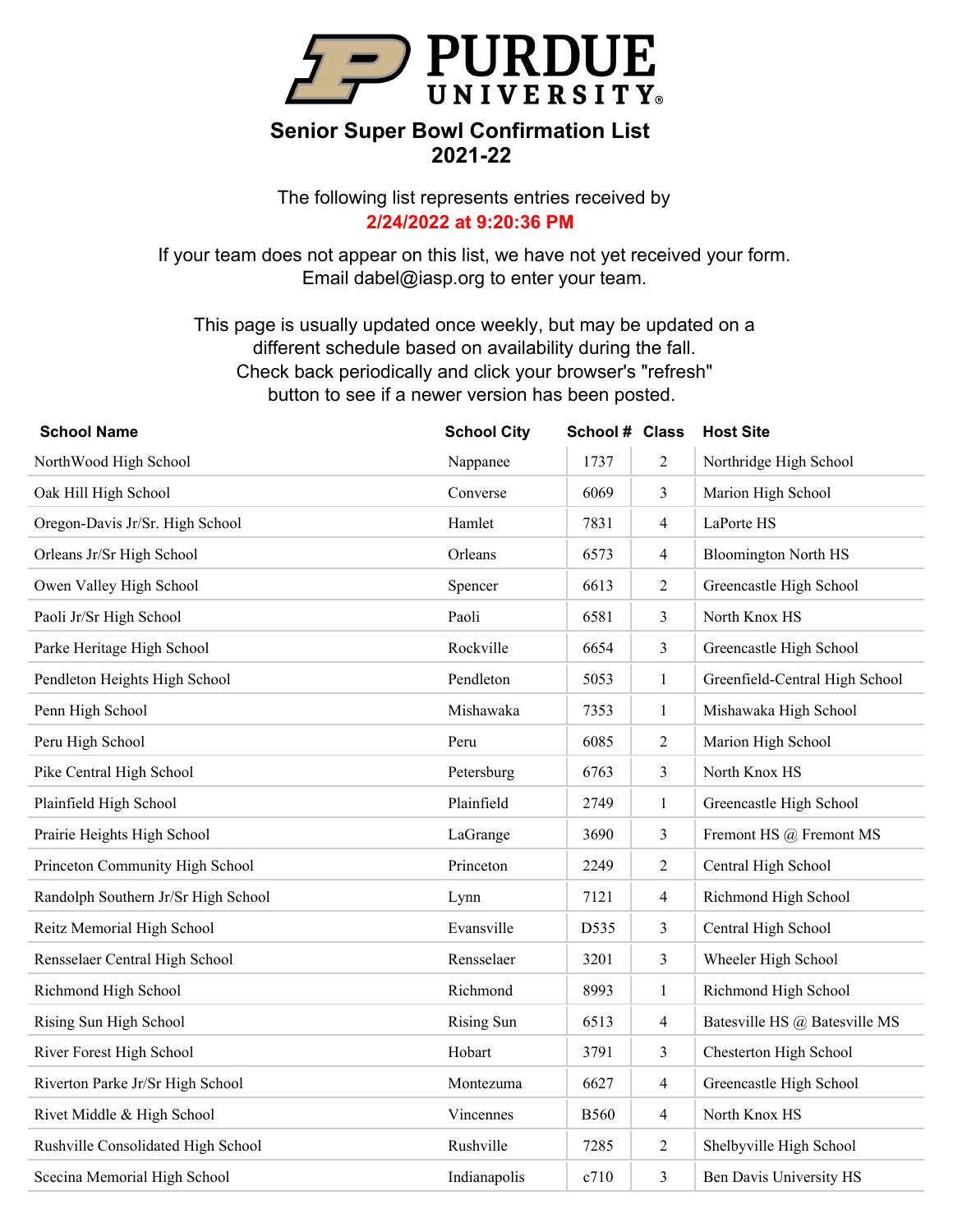

The following list represents entries received by **2/24/2022 at 9:20:36 PM**

If your team does not appear on this list, we have not yet received your form. Email dabel@iasp.org to enter your team.

| <b>School Name</b>                | <b>School City</b> | School # Class |                | <b>Host Site</b>              |
|-----------------------------------|--------------------|----------------|----------------|-------------------------------|
| Scottsburg High School            | Scottsburg         | 7641           | $\overline{2}$ | Austin High School            |
| Seeger Memorial Jr/Sr High School | West Lebanon       | 8737           | 3              | Attica High School            |
| Seymour High School               | Seymour            | 3133           | $\mathbf{1}$   | Austin High School            |
| Shakamak Jr/Sr High School        | Jasonville         | 2445           | $\overline{4}$ | <b>Bloomington North HS</b>   |
| Shawe Memorial High School        | Madison            | <b>B505</b>    | $\overline{4}$ | Austin High School            |
| Shelbyville High School           | Shelbyville        | 7717           | 1              | Shelbyville High School       |
| Shoals Community High School      | Shoals             | 5985           | $\overline{4}$ | North Knox HS                 |
| Snider High School                | Fort Wayne         | 0102           | $\mathbf{1}$   | Leo High School               |
| South Central Jr/Sr High School   | <b>Union Mills</b> | 4737           | $\overline{4}$ | LaPorte HS                    |
| South Central Jr/Sr High School   | Elizabeth          | 2670           | $\overline{4}$ | Austin High School            |
| South Dearborn High School        | Aurora             | 1179           | $\overline{2}$ | Batesville HS @ Batesville MS |
| South Decatur Jr/Sr High School   | Greensburg         | 1263           | $\overline{4}$ | Batesville HS @ Batesville MS |
| South Knox Middle/High School     | Vincennes          | 3490           | 3              | North Knox HS                 |
| South Putnam Middle & High School | Greencastle        | 7071           | 3              | Greencastle High School       |
| South Side High School            | Fort Wayne         | 0105           | $\mathbf{1}$   | Leo High School               |
| South Spencer High School         | Rockport           | 7795           | $\mathfrak{Z}$ | Central High School           |
| Southridge High School            | Huntingburg        | 1588           | $\mathfrak{Z}$ | North Knox HS                 |
| Southwestern High School          | Hanover            | 3337           | 3              | Austin High School            |
| Southwestern Jr/Sr High School    | Shelbyville        | 7701           | $\overline{4}$ | Shelbyville High School       |
| Speedway High School              | Speedway           | 5891           | 3              | Ben Davis University HS       |
| Springs Valley Jr/Sr High School  | French Lick        | 6589           | $\overline{4}$ | North Knox HS                 |
| Sullivan High School              | Sullivan           | 7957           | $\mathfrak{Z}$ | North Knox HS                 |
| Switzerland County High School    | Vevay              | 7993           | $\mathfrak{Z}$ | Batesville HS @ Batesville MS |
| Tecumseh High School              | Lynnville          | 8772           | $\overline{4}$ | Central High School           |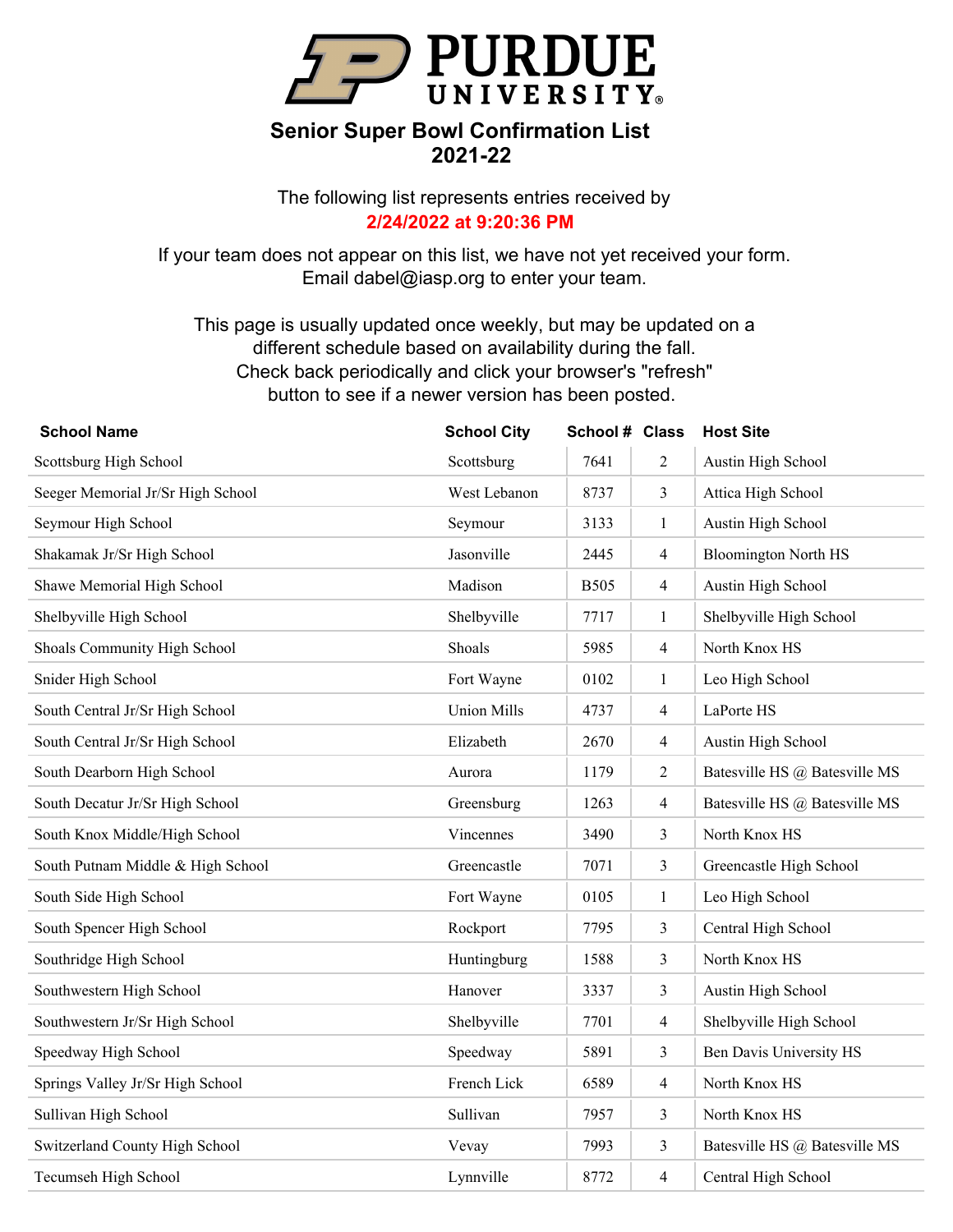

The following list represents entries received by **2/24/2022 at 9:20:36 PM**

If your team does not appear on this list, we have not yet received your form. Email dabel@iasp.org to enter your team.

| <b>School Name</b>                          | <b>School City</b> | School # Class |                | <b>Host Site</b>               |
|---------------------------------------------|--------------------|----------------|----------------|--------------------------------|
| Tell City Jr/Sr High School                 | Tell City          | 6741           | 3              | Central High School            |
| Terre Haute North Vigo High School          | Terre Haute        | 8441           | $\mathbf{1}$   | Greencastle High School        |
| Terre Haute South Vigo High School          | Terre Haute        | 8457           | $\mathbf{1}$   | Greencastle High School        |
| The Academy of Science and Entrepreneurship | Bloomington        | 6202           |                | <b>Bloomington North HS</b>    |
| Tippecanoe Valley High School               | Akron              | 3602           | 3              | Mishawaka High School          |
| Tri Jr/Sr High School                       | Straughn           | 2773           | $\overline{4}$ | Richmond High School           |
| Tri-Central Middle/Sr. High School          | Sharpsville        | 8155           | $\overline{4}$ | Hamilton Southeastern HS       |
| Trinity Lutheran High School                | Seymour            | B452           | $\overline{4}$ | Austin High School             |
| Triton Central High School                  | Fairland           | 7689           | 3              | Shelbyville High School        |
| Union County High School                    | Liberty            | 8193           | 3              | Richmond High School           |
| Valparaiso High School                      | Valparaiso         | 6881           | $\mathbf{1}$   | Chesterton High School         |
| Vincennes Lincoln High School               | Vincennes          | 3553           | $\sqrt{2}$     | North Knox HS                  |
| Wabash High School                          | Wabash             | 8693           | 3              | Marion High School             |
| Waldron Jr/Sr High School                   | Waldron            | 7665           | $\overline{4}$ | Shelbyville High School        |
| Wapahani High School                        | Selma              | 1375           | 3              | Richmond High School           |
| Warren Central High School                  | Indianapolis       | 5361H          | $\mathbf{1}$   | Greenfield-Central High School |
| Warsaw Community High School                | Warsaw             | 3647           | $\mathbf{1}$   | Northridge High School         |
| Washington Catholic Middle & High School    | Washington         | A660           | $\overline{4}$ | North Knox HS                  |
| Washington High School                      | Washington         | 1125           | $\overline{2}$ | North Knox HS                  |
| Washington Township Middle/High School      | Valparaiso         | 6849           | $\overline{4}$ | Wheeler High School            |
| Wawasee High School                         | Syracuse           | 3639           | $\overline{2}$ | Northridge High School         |
| Wes-Del Middle/High School                  | Gaston             | 1372           | $\overline{4}$ | Greenfield-Central High School |
| West Central High School                    | Francesville       | 7025           | $\overline{4}$ | Chesterton High School         |
| West Lafayette Jr/Sr High School            | West Lafayette     | 8129           | $\overline{2}$ | Attica High School             |